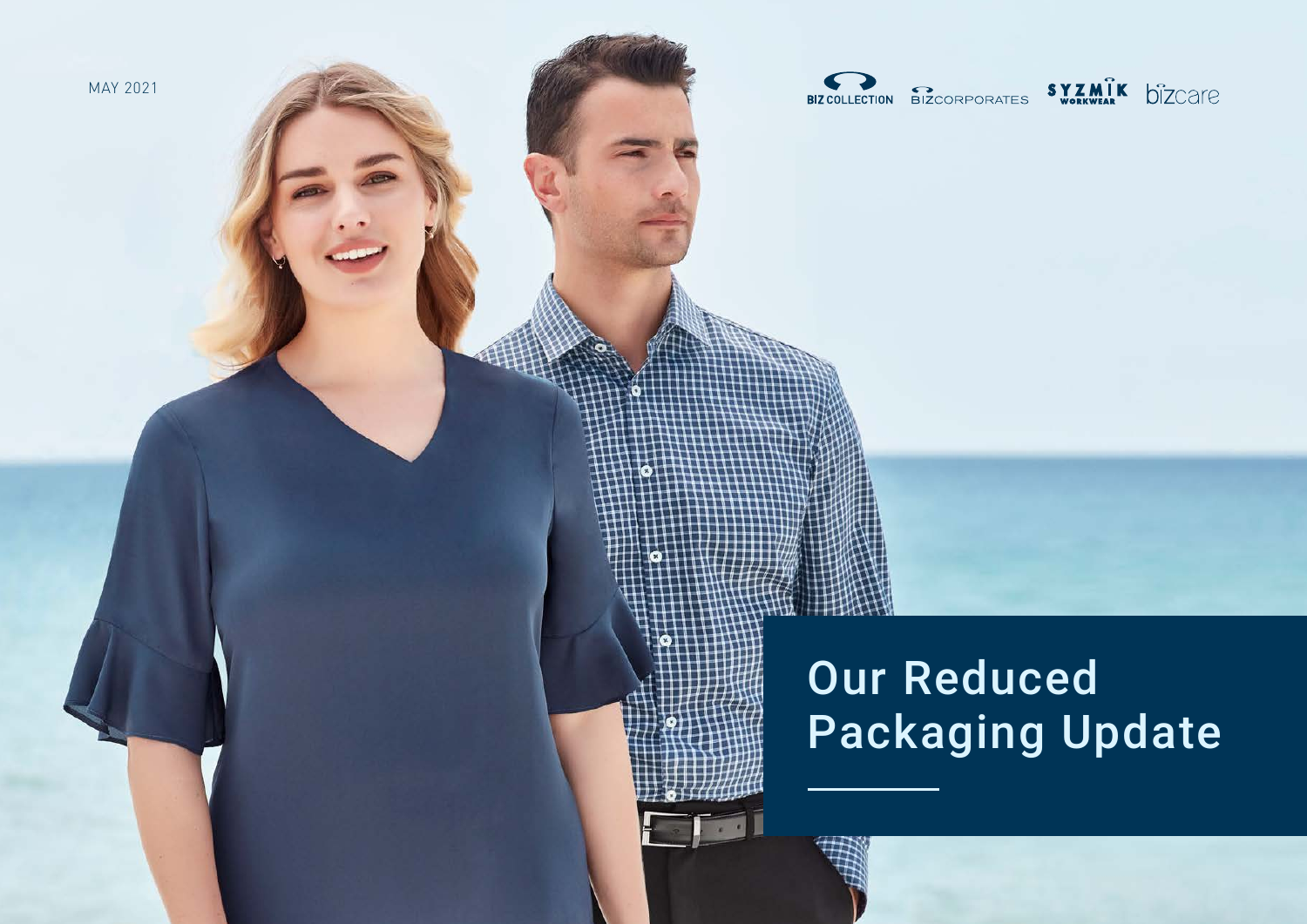## An environmental change for the better

Fashion Biz aims to change the culture of its business to design more sustainable packaging, increase recycling rates and minimise packaging consumption to reduce our environmental impact.

We continue to review all our plastic packaging procedures to reduce, reuse or recycle wherever we possibly can. We are committed to not only reducing the amount of packaging we use but ensuring that it is sustainably sourced and recyclable – in short, we take our product stewardship seriously.

Following on from some initial packaging reductions made in late 2019 and throughout 2020, we are now taking further steps to reduce, reuse or recycle wherever we possibly can, and you will see these changes across more product lines in the future.

## **Some of the changes you can expect to see are:**



**More garments being sent bulk packed or without a plastic bag altogether**



**A reduction in individual packaging size and/or weight**



**Removal of excess packaging such as ribbons, clips and collar stays**



**A move towards using either recycled or bio-degradable plastics**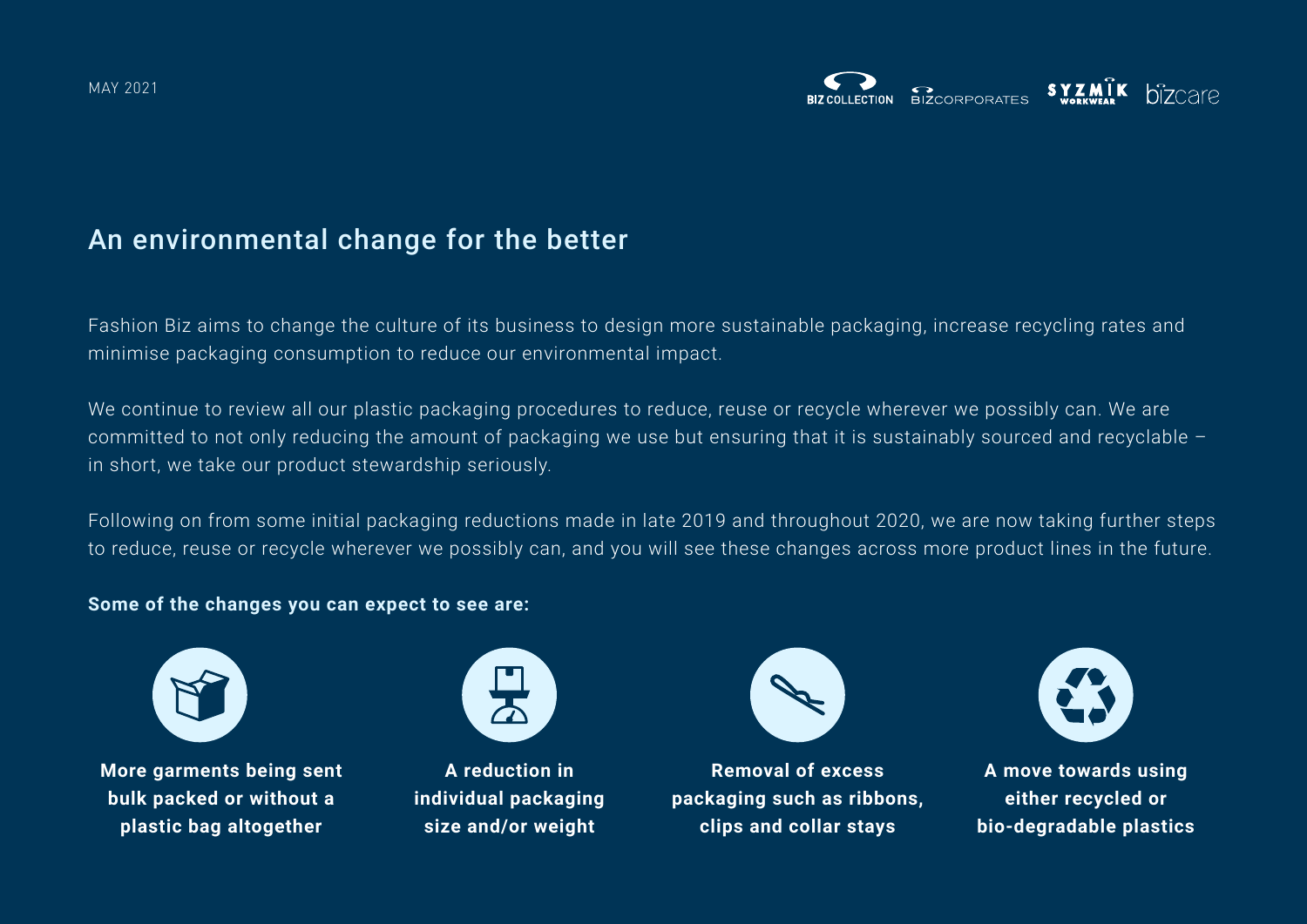MAY 2021

These Biz Collection styles are part of our current bulk packaging trial:

| <b>POLOS</b>                                                                                                                                                                                                                | <b>TEES</b>                                                                                                                                               | <b>SHIRTS</b>                                                                                                                                                                                                                                                                                                                                                                                                                                                                                                                                                                                              | <b>JACKETS</b>                                                                                                                                                                                                                                                                      | <b>APRONS</b>                                                                                                                                  |
|-----------------------------------------------------------------------------------------------------------------------------------------------------------------------------------------------------------------------------|-----------------------------------------------------------------------------------------------------------------------------------------------------------|------------------------------------------------------------------------------------------------------------------------------------------------------------------------------------------------------------------------------------------------------------------------------------------------------------------------------------------------------------------------------------------------------------------------------------------------------------------------------------------------------------------------------------------------------------------------------------------------------------|-------------------------------------------------------------------------------------------------------------------------------------------------------------------------------------------------------------------------------------------------------------------------------------|------------------------------------------------------------------------------------------------------------------------------------------------|
| <b>P112</b> Ice<br>P300 Sprint<br>P400 Crew<br>P608 Coast<br>P706 Profile<br>P3300 Micro Waffle<br>P3325 Micro Waffle<br>P501 Shadow<br>P9000 Oceana<br>P9025 Oceana<br><b>P2100</b> Neon<br><b>P2125 Neon</b><br>P305 Edge | T811 Vintage<br>T10012 Ice<br>T10022 Ice<br>T10032 Ice<br><b>T403 Viva</b><br><b>T4060</b> Vibe<br>T29222 Vibe<br>T301 Sprint Tee<br>SG302 Sprint Singlet | S016 Camden<br>S121 Berlin<br>S122 Chevron<br>S267 Edge<br>S306 Bondi<br>S312 Preston<br>S503 Havana<br>S504 Hemmingway<br>S622 Trend<br>S716 Ellison<br>S770 Monaco<br><b>S812 Euro</b><br>S910 Jagger<br>S912 Regent<br><b>S10510 Base</b><br><b>S10512 Base</b><br><b>S10521 Base</b><br><b>S10210</b> Luxe<br><b>S10221</b> Luxe<br><b>S118</b> Luxe<br>S29510 Ambassador<br>S29520 Ambassador<br>S29521 Ambassador<br>S29522 Ambassador<br>S251 Ambassador<br>SH112 Chambray<br><b>SH3603 Oasis</b><br>SH714 Metro<br>SH715 Metro<br>SH816 Micro Check<br><b>SH817 Micro Check</b><br>SH840 Manhattan | J750 Expedition<br><b>J8600</b> Trekka<br>J833 Spinnaker<br>J740 Apex Jacket<br>J830 Apex Vest<br>J3880 Soft Shell<br>J3825 Soft Shell<br>J3881 Soft Shell Vest<br>J29123 Soft Shell Vest<br><b>J10910</b> Summit<br><b>J10920</b> Summit<br>J307 Geneva Jacket<br>J404 Geneva vest | <b>BA55</b> Urban Bib<br>BA54 Urban 1/2 Waist<br><b>BA95 Bib</b><br><b>BA93</b> Continental<br><b>BA92 Bistro</b><br><b>BA94</b> Short Waisted |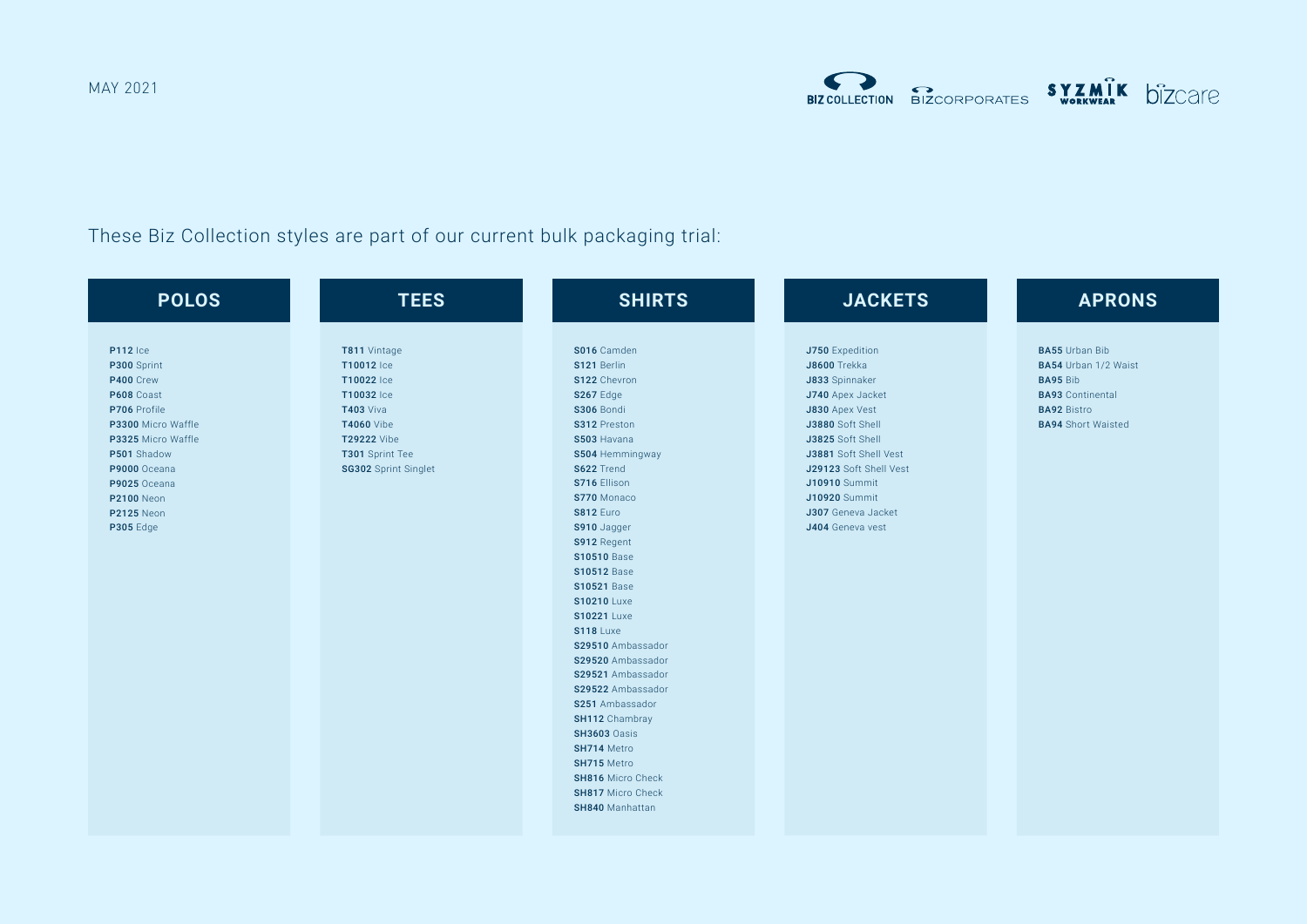Based on the success of our Biz Collection bulk packaging trial we have now rolled out this trial across Biz Corporates and Syzmik.

All other Biz Corporates shirt styles are being transitioned to reduced packaging and these changes will be applied with future orders.

## **BIZ CORPORATES SYZMIK**

### SHIRTING

40112 Bordeaux 40310 Hudson 40311 Hudson 40320 Hudson 40322 Hudson 40110 Fifth Avenue 40111 Fifth Avenue 40120 Fifth Avenue 40122 Fifth Avenue 41821 Herne Bay RS070ML Noah

## COOL STRETCH SUITING 10111 Relaxed Fit Pant 10115 Adjustable Waist Pant 20112 Adjustable Waist Pant 20114 Chevron Skirt 70111R One Pleat Pant 70112R Flat Front Pant WOOL STRETCH SUITING 14017 Slim Leg Pant 24011 Relaxed Fit Skirt

24014 Chevron Skirt 74011 One Pleat Pant 74012 Flat Front Pant

SOFT KNIT SUITING

10630 Tapered Leg Pant 20640 Skirt with Rear Split

#### WORK SHIRTS

ZW128 Rugged Cooling Hi Vis Spliced Shirt ZW129 Rugged Cooling Taped Hi Vis Spliced Shirt ZW229 Rugged Cooling Segmented Tape Hi Vis Shirt **ZW720** Rugged Cooling Taped Hi Vis Spliced Shirt ZW820 Rugged Cooling TTMC-W17 Shirt ZW815 Rugged Cooling Hi Vis Spliced S/S Shirt **ZW835** Rugged Cooling Taped Hi Vis Spliced S/S Shirt ZW400 Rugged Cooling L/S Shirt ZW405 Rugged Cooling S/S Shirt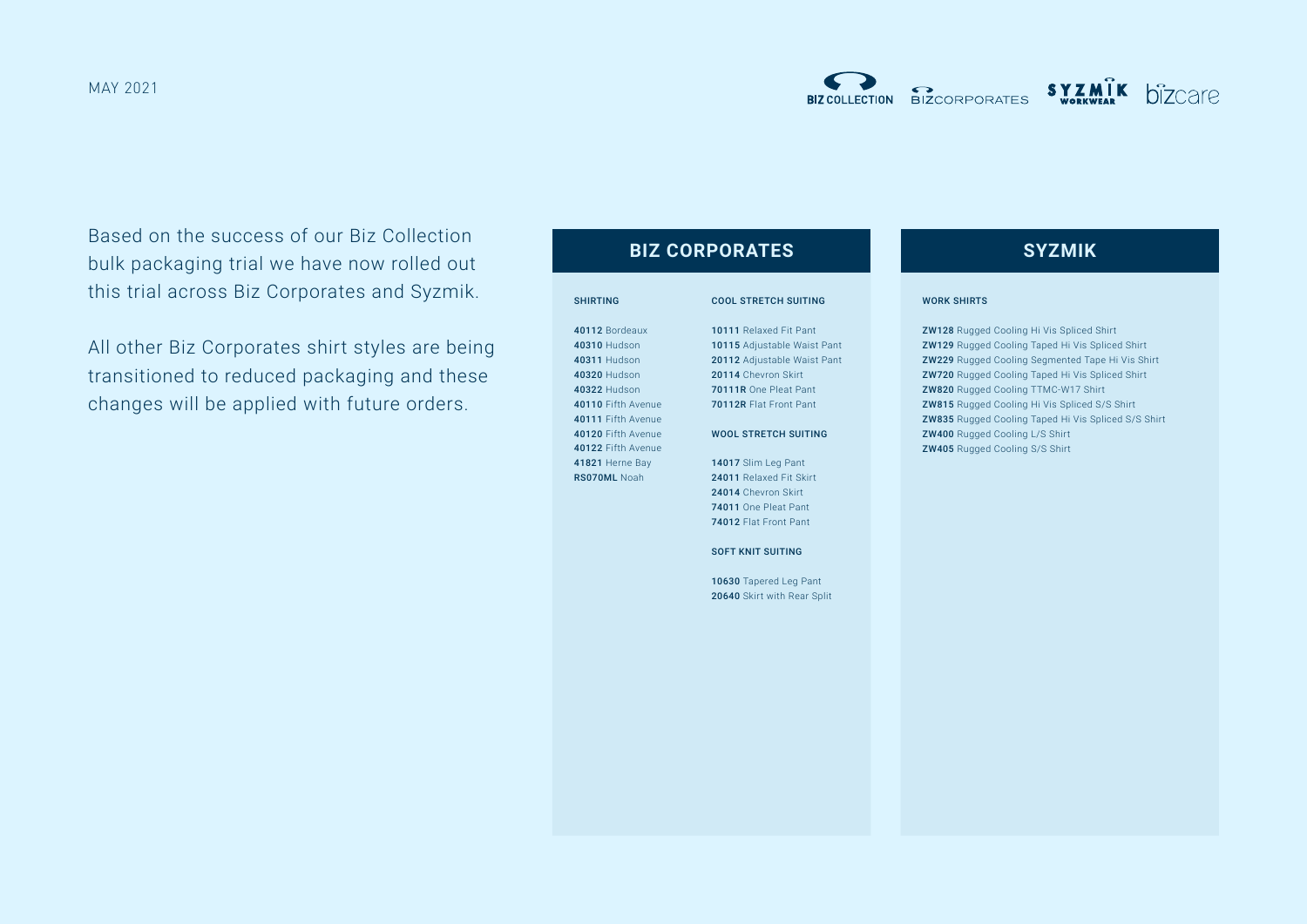We're pleased to say that over the next 12 months we expect to see a 20% reduction in plastic consumption across our business as a direct result of this trial.

## **Other changes you'll see:**

- Our Poly bags have been changed to LDPE4 (commercially recyclable only) for three of our brands – Biz Collection, Biz Corporates and Syzmik and we have taken delivery of stock in these new bags from most suppliers already.
- Biz Care poly bags are made of bio-degradable material (containing plant enzymes) so will decompose naturally. These can be recycled by households.
- You'll notice that selected Men's shirts have reduced packaging materials – no plastic collar stand/ butterfly and minimal number of plastic clips being used. This is being trialled currently by one of our main suppliers and we'll monitor any impact on the garments that may occur during transit.
- Some Ladies styles will have back boards removed and a minimal number of clips used to hold the shirt in place. This is being trialled currently by one of our main suppliers and we'll monitor any impact on the garments that may occur during transit.